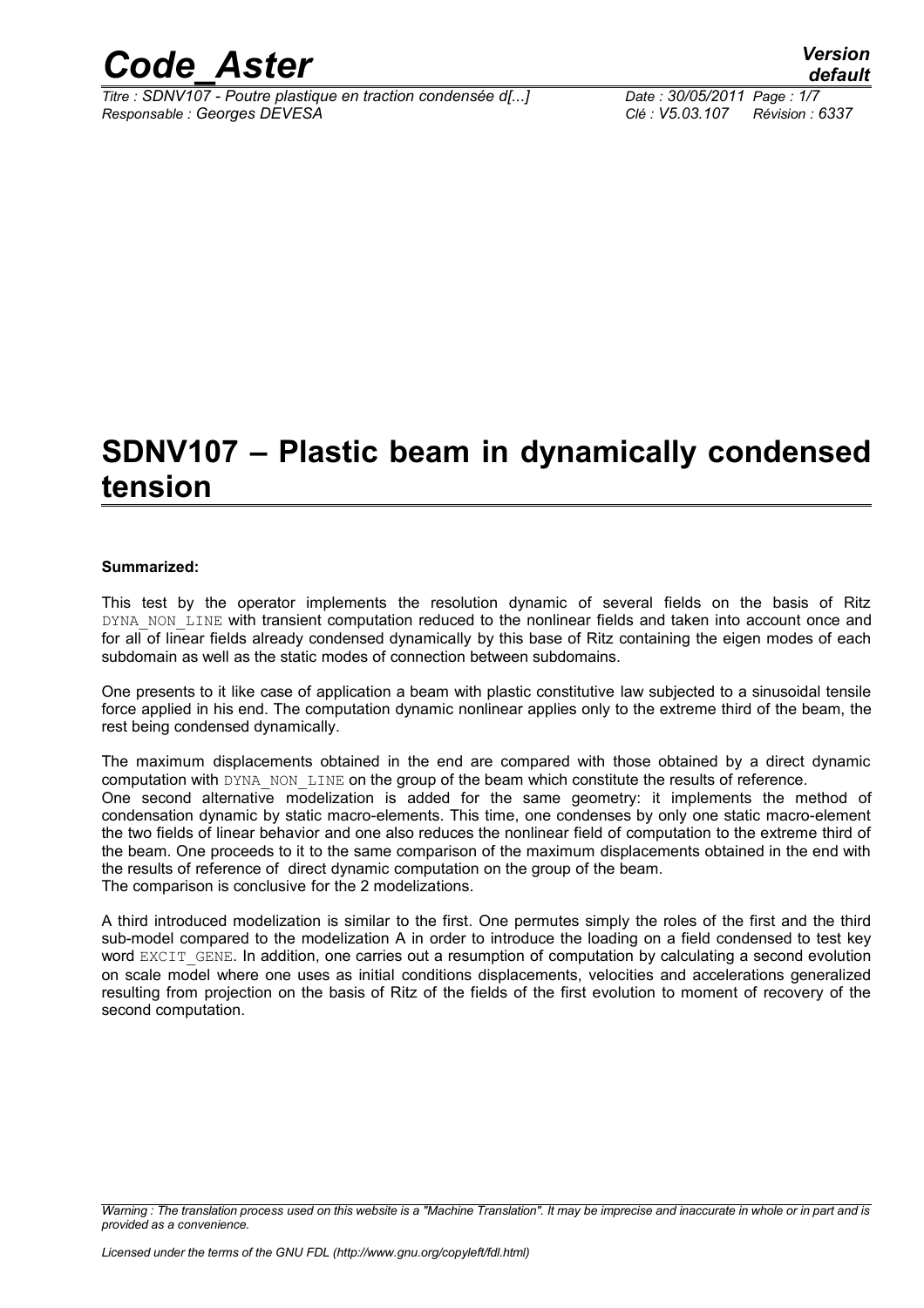*Titre : SDNV107 - Poutre plastique en traction condensée d[...] Date : 30/05/2011 Page : 2/7 Responsable : Georges DEVESA Clé : V5.03.107 Révision : 6337*

### **1 Problem of reference**

### **1.1 Geometry**

One considers a straight beam length  $30m$ , of square section  $1m \times 1m$ , split in 3 sub-models 10*m* length each one.



**Figure 1.1-1: Geometry of the group of the beam in tension.**

### **1.2 Properties of the materials**

One considers a material whose characteristics of linear behavior (Young modulus *E* , Poisson's ratio  $v$ , density  $\theta$ ) are summarized in the table hereafter:

| <b>Material</b>          | ∸       |                   |  |
|--------------------------|---------|-------------------|--|
|                          | [Pa]    | kg/m <sup>3</sup> |  |
| $\overline{\phantom{a}}$ | 4.0 E11 | 000               |  |

#### **Table 1.2-1: Linear mechanical characteristics of the material.**

These linear characteristics are assigned to the first two sub-models. The third sub-model also has these characteristics as well as characteristics of linear isotropic plastic behavior with a plastic modulus of 4.0 *E10 Pa* beyond of a limit of stress of 80*MPa* .

### **1.3 Mechanical boundary conditions and loadings**

the beam is embedded at the left of sub-model 1 and free end at the right end of sub-model 3. For the computation of the eigen modes of each substructure as well as static modes of connections between substructures 1 and 2 on the one hand, 2 and 3d' another share, one also embeds on the level of these connections.

The excitation of structure is carried out by applying at the right end *P3* of sub-model 3 a sinusoidal tensile force in time in the horizontal direction *X* of frequency 50 *Hz* and modulus 100*MNewtons* .

*Warning : The translation process used on this website is a "Machine Translation". It may be imprecise and inaccurate in whole or in part and is provided as a convenience.*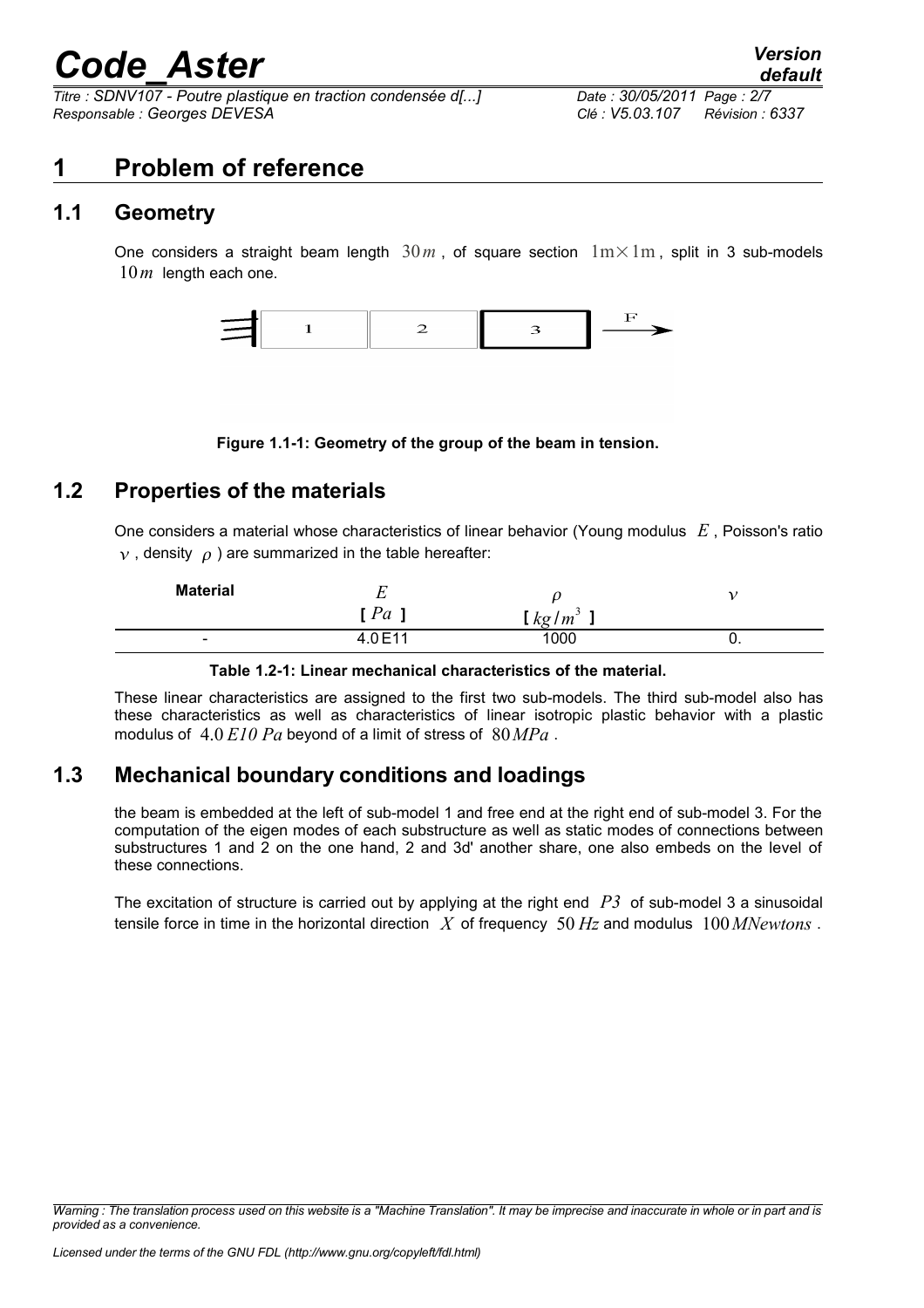*Titre : SDNV107 - Poutre plastique en traction condensée d[...] Date : 30/05/2011 Page : 3/7 Responsable : Georges DEVESA Clé : V5.03.107 Révision : 6337*

### **2 Reference solution**

### **2.1 Method of calculating used for the reference solution**

the reference solution is obtained by a direct dynamic computation with DYNA\_NON\_LINE on all the sub-models.

### **2.2 Results of reference**

One retains like results of reference the maximum displacements obtained in right end of sub-model 3 by a direct dynamic computation with DYNA\_NON\_LINE on all the sub-models.

*Warning : The translation process used on this website is a "Machine Translation". It may be imprecise and inaccurate in whole or in part and is provided as a convenience.*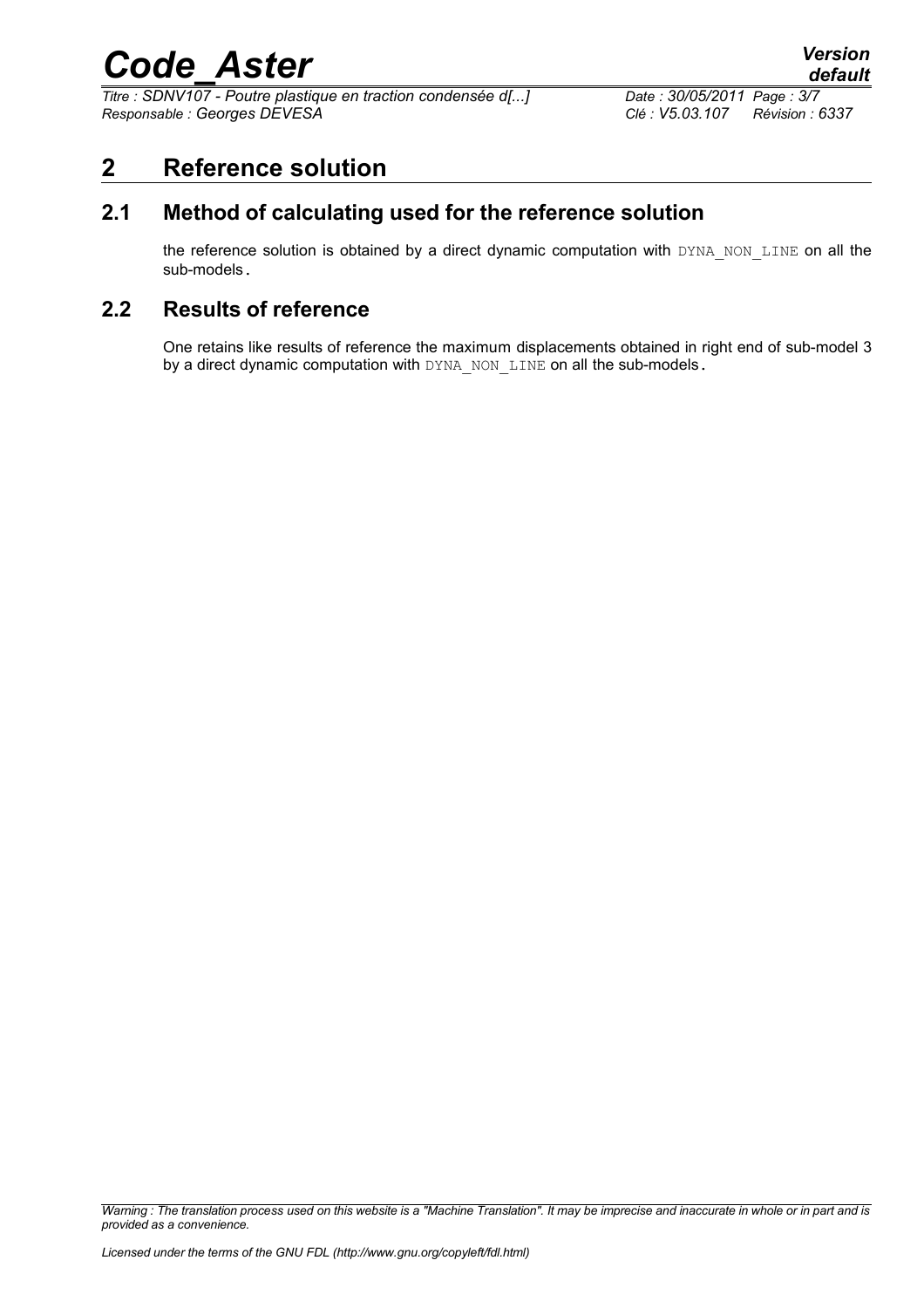*Titre : SDNV107 - Poutre plastique en traction condensée d[...] Date : 30/05/2011 Page : 4/7 Responsable : Georges DEVESA Clé : V5.03.107 Révision : 6337*

## **3 Modelization A**

### **3.1 Characteristic of the modelization**

Each sub-model is with a grid by solid elements HEXA8 with  $8\times8$  elements to represent the square section of  $1m \times 1m$  and 10 elements according to the length of  $10m$ .

### **3.2 Characteristics of the mesh**

Each of the 3 sub-models thus makes up of 640 meshes HEXA8 including 891 nodes is 2773 degrees of freedom. The group understands 1920 meshes, 2511 nodes and 7533 degrees of freedom.

### **3.3 Parameters of computation**

The computation dynamic is carried out on an interval from 0.014 *s* time step of 8.333 *E*−6 *s* . The archivage is carried out for each time step 5. *E*−4 *s* .

### **4 Results of the modelization A**

#### **4.1 Values tested**

| <b>Identification</b>    | <b>Reference</b>   | <b>Tolerance</b> |
|--------------------------|--------------------|------------------|
| DEPL P3 - DX $(0.005 s)$ | $1.12284E - 2m$    | 0.1%             |
| DEPL P3 - DX $(0.014 s)$ | $-1.00389 E - 2 m$ | $0.1\%$          |
| VITE P3 - DX $(0.003 s)$ | 4.13173 m/s        | $0.1\%$          |
| DEPL P3 - DX $(0.005 s)$ | $1.13478 E - 2m$   | 1.1%             |
| DEPL P3 - DX $(0.014 s)$ | $-0.99345E - 2m$   | $1.1\%$          |

*Warning : The translation process used on this website is a "Machine Translation". It may be imprecise and inaccurate in whole or in part and is provided as a convenience.*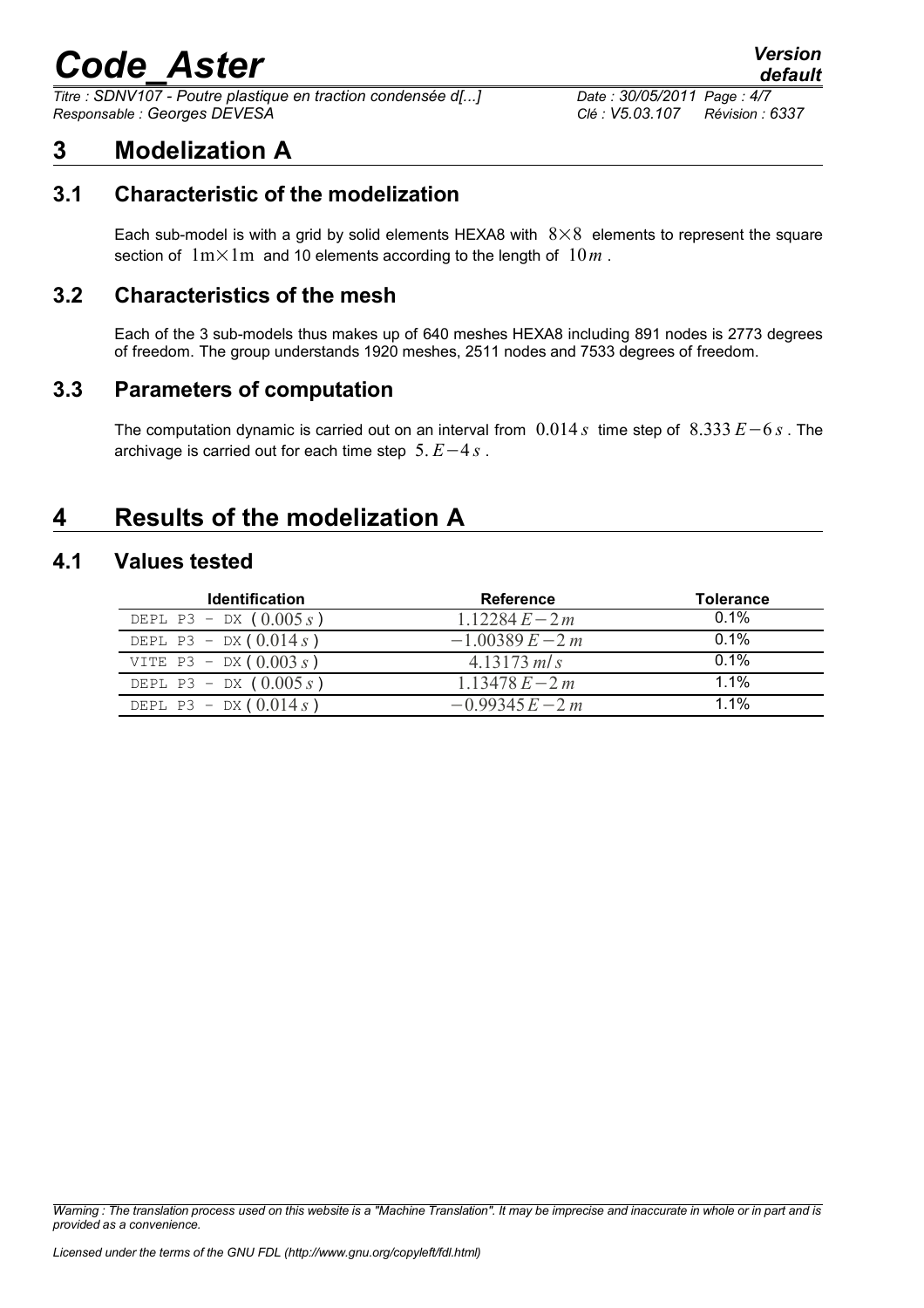*Titre : SDNV107 - Poutre plastique en traction condensée d[...] Date : 30/05/2011 Page : 5/7 Responsable : Georges DEVESA Clé : V5.03.107 Révision : 6337*

### **5 Modelization B**

### **5.1 Characteristic of the modelization**

One condenses in the same static macro-element the first both sub-model with a grid each one by solid elements HEXA8 with  $8\times8$  elements to represent the square section of  $1m\times1m$  and 10 elements according to the length of  $10m$ . The third sub-model to which relates the nonlinear dynamic analysis has the same discretization exactly.

### **5.2 Characteristics of the mesh**

Each of the 3 sub-models thus makes up of 640 meshes HEXA8 including 891 nodes is 2773 degrees of freedom. The group understands 1920 meshes, 2511 nodes and 7533 degrees of freedom.

### **5.3 Parameters of computation**

The computation dynamic is carried out on an interval from 0.014 *s* time step of 2.5 *E*−4 *s* . The archivage is carried out for each time step 5. *E*−4 *s* .

### **6 Results of the modelization B**

#### **6.1 Values tested**

| <b>Identification</b>     | <b>Reference</b>  | <b>Tolerance</b> |
|---------------------------|-------------------|------------------|
| DEPL P3 - DX $(0.005 s)$  | $1.13490 E - 2m$  | $0.1\%$          |
| DEPL P3 - DX $(0.014 s)$  | $-0.99339 E - 2m$ | $0.1\%$          |
| VITE P3 - DX $(0.0035 s)$ | $3.99430$ m/s     | $0.1\%$          |
| DEPL P2 - DX $(0.005 s)$  | $6.97145 E - 3m$  | $0.1\%$          |
| DEPL P3 - DX $(0.005 s)$  | $1.13478 E - 2m$  | 0.2%             |
| DEPL P3 - DX $(0.014 s)$  | $-0.99345E - 2m$  | $0.2\%$          |

*Warning : The translation process used on this website is a "Machine Translation". It may be imprecise and inaccurate in whole or in part and is provided as a convenience.*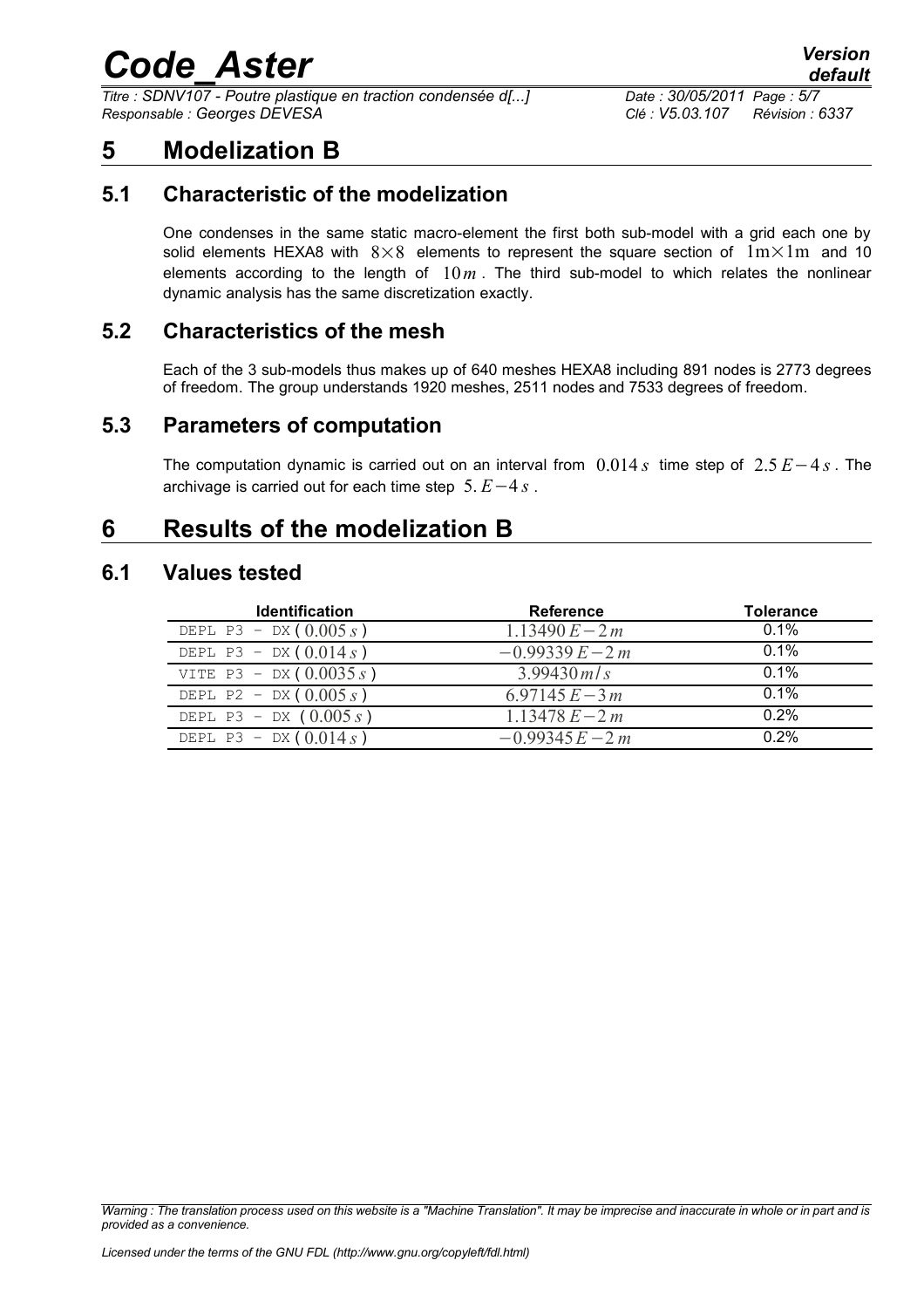*Titre : SDNV107 - Poutre plastique en traction condensée d[...] Date : 30/05/2011 Page : 6/7 Responsable : Georges DEVESA Clé : V5.03.107 Révision : 6337*

## **7 Modelization C**

### **7.1 Characteristic of the modelization**

Each sub-model is with a grid by solid elements HEXA8 with  $8\times8$  elements to represent the square section of  $1m \times 1m$  and 10 elements according to the length of  $10m$ .

The characteristics of linear isotropic plastic behavior with a plastic modulus of 4.0 *E10 Pa* beyond of a limit of stress of 80*MPa* are applied this time to the first sub-model instead of third sub-model compared to the modelization A. This makes it possible to test key word  $EXCIT GENE$  of DYNA\_NON\_LINE. One also carries out a resumption of computation by calculating a second evolution on scale model where one uses as initial conditions displacements, velocities and accelerations generalized resulting from projection on the basis of Ritz of the fields of the first evolution to moment of recovery of the second computation.

### **7.2 Characteristics of the mesh**

Each of the 3 sub-models thus makes up of 640 meshes HEXA8 including 891 nodes is 2773 degrees of freedom. The group understands 1920 meshes, 2511 nodes and 7533 degrees of freedom.

### **7.3 Parameters of computation**

The computation dynamic is carried out on an interval from 0.016 *s* time step of 8.333 *E*−6 *s* . The archivage is carried out for each time step 5. *E*−4 *s* . One thus carries out a resumption of computation by calculating a second evolution with initial conditions resulting from the fields of the first evolution moment of recovery from 4. *E*−3 *s* .

## **8 Results of the modelization C**

#### **8.1 Values tested**

| <b>Identification</b>     | Reference         | <b>Tolerance</b> |
|---------------------------|-------------------|------------------|
| DEPL P3 - DX $(0.0055 s)$ | 1.17404 $E - 2m$  | $0.1\%$          |
| DEPL P3 - DX $(0.016 s)$  | $-1.13248 E - 2m$ | $0.1\%$          |
| VITE P3 - DX $(0.003 s)$  | 3.95547 m/s       | $0.1\%$          |
| DEPL P3 - DX $(0.0055 s)$ | $1.17615 E - 2m$  | $0.2\%$          |

*Warning : The translation process used on this website is a "Machine Translation". It may be imprecise and inaccurate in whole or in part and is provided as a convenience.*